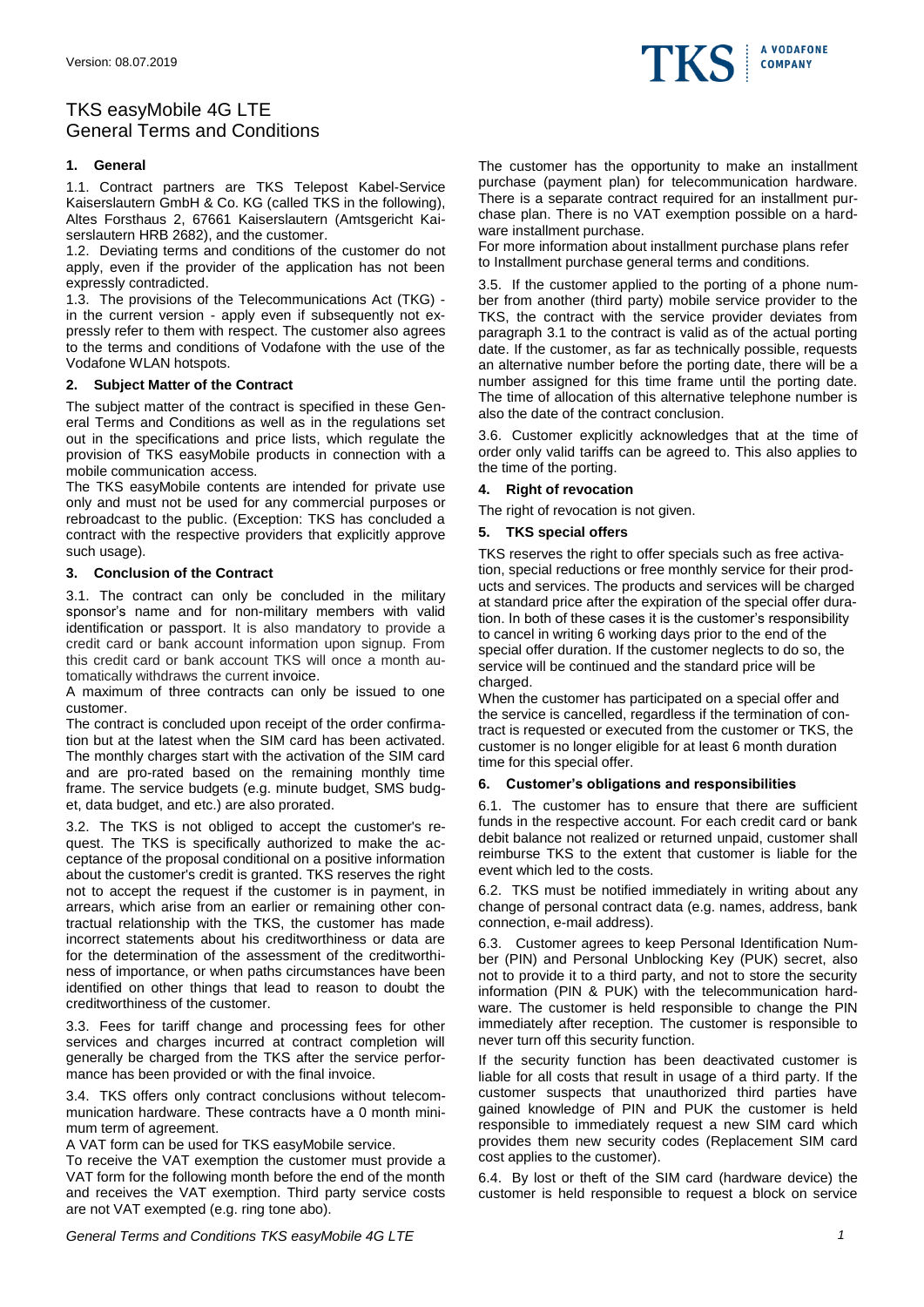

immediately (blocking charges apply to the customer). The customer is held liable for all cost until blockage occurs.

6.5. In case of theft, loss or misplacement of the SIM card (hardware device) the customer remains obliged to pay for the usage, independent charges due to the use of the SIM card by a third party until the notification of the loss or misplacement has been received by the TKS. This also applies for connections that were established up to the blocking time (blocking charges apply to the customer), and if the customer negligence failed to report immediately to the TKS, the payment obligation of the customer regarding the monthly fees and minimum consumption remains unaffected.

6.6. The customer commits themselves to take over all charges which have occurred by authorized or unauthorized utilization of the service by third parties, unless the utilization is verifiable that it was beyond customer's responsibility.

6.7. TKS easyMobile service must not be utilized in an excessive way which may result in an overload of the access. This applies especially to flat rates included within the service plan. Permanent connections are not allowed and may be cut off by TKS, if necessary. The flat rate offer is addressed to customers with private usage profile. The flat rates are not valid for value-added services, telecommunication services and not for providers of mass communication services, in particular providers for fax broadcasting service, call centres and telephone marketing service. Furthermore the flat rates do not apply for the permanent networking or connection of locations or telecommunications installations of the customer.

6.8. The provided access must not be abused e.g. by making threatening or molesting calls. Furthermore it is not allowed to communicate information with illegal or morally offending contents to other callers or to inform others about such contents. This includes all information with the purpose of incitement to demagogy, instructions how to commit criminal acts or information which glorifies or minimizes violence or is sexually offensive in the sense of § 130, 130a and 131 StGB, contents which are pornographic in the sense of § 184 StGB or may be morally harmful or damaging to children and teenagers or might harm the reputation of TKS.

6.9. Customer agrees to deny young people under 18 accesses to offers which are liable to have an undesirable influence on young people's moral development.

6.10. Customer agrees not to abuse TKS services and, as far as utilization of TKS services is concerned, to comply with general laws, especially penal laws and notably trade practice rules etc. and to comply with third party rights, notably copyright laws, licence rights, utilization rights etc.; also customers must make sure that contents posted via customer's Internet access or otherwise made available do not infringe upon third party rights and are not punishable by law, morally offensive or in any way illegal; the customer is responsible for any and all contents transmitted via internet access or otherwise transmitted contents (e.g. e-mail, newsgroups, chat services etc.)

6.11. The customer agrees not to utilize the services agreed upon with TKS for business purposes or to make these services available to third parties in customer's own name and at customer's expense.

The customer commits themselves to refrain from the following:

6.11.1.Dispatch of unwanted advertising e-mails, junk emails, other unwanted messages, so-called mail bombs etc. to individual persons, distribution lists or several news groups (Spamming),

6.11.2.Faking of sender information or other header information.

6.11.3.Collecting information on persons and their e-mail addresses without owners' consent.

6.11.4.Access to a resp. sampling of an operating system and/or network (Scanning) and unauthorized monitoring of data traffic flows without owner's consent.

6.11.5.Utilization of external mail servers (relay) for the dispatch of messages without owner's consent.

6.11.6.Distribution of viruses, worms, Trojan horses etc.

#### **7. TKS liability**

7.1. For financial losses the service provider is liable up to an amount of € 12,500.00 per customer. Accrues the compensation liability through an uniform act or a damage cause occurrence to multiple customers; is the compensation liability for the complete injured parties  $\epsilon$  10,000.00 per damage caused event. If the sum of the individual claims for damages exceeds the upper limit, the compensation shall be reduced in proportion to the ratio between the total claims for damage and the upper limit. The limit of liability amount is not applicable for damages caused by intentionally or gross negligence.

#### **8. Terms of Payment**

8.1. The monthly charges start with the activation of the SIM card and are pro-rated based on the remaining monthly time frame. Thereafter monthly charges are to be paid one month ahead of time. The service budgets (e.g. minute budget, SMS budget, data budget, and etc.) are also prorated.

If the price is to be calculated for parts of a calendar month, the exact number of days for which the service is used will be calculated.

8.2. The usage-related and usage-independent fees the TKS usually provides on a monthly basis. In addition, the TKS reserves the right to charge via invoice for additional services that have been used according to the contractual agreement (e.g. Roaming usage).

8.3. All payments are due upon receipt of the invoice by the customer to pay.

8.4. The customer is automatically and without prior notice in default for paying the invoice, if it is not paid within 30 days after the due date.

8.5. TKS is entitled to monitor the accruing connection charges (voice, and data connections are included in monitoring. Third party services and roaming are not included in the monitoring) on a permanent basis. If a certain threshold value has been reached, customer may either be notified or service may be disconnected. This is a protective measure for both customer and TKS. Detailed information regarding TKS easyMobile monitoring is specified in the service description.

8.6. A VAT form can be accepted. The VAT form must be provided to TKS before the end of the month for the following invoice month.

8.7. Upon conclusion of contract TKS may ask for a security payment. This security payment will be reckoned against the customer's final bill after termination of the contract.

8.8. The agreed prices according to the price list are due immediately after the invoice was generated and have to be paid promptly. In general customers receive the TKS easyMobile invoice via e-mail, upon explicit request a printed bill may be created for a small fee according to the price list to customers instead. TKS easyMobile customers must authorize a direct credit card debit or bank debit authorization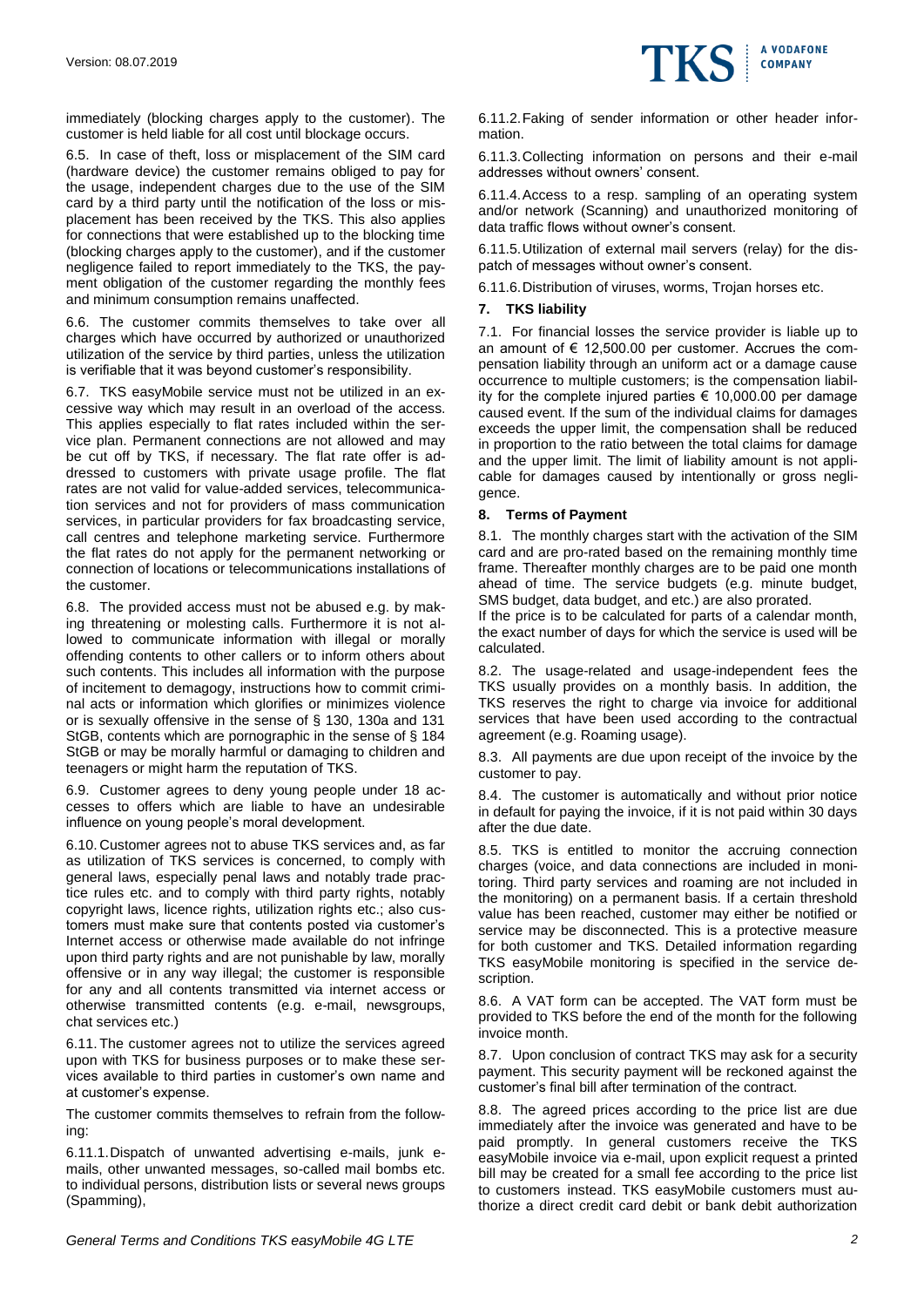

for payments. The automatic withdrawal takes place earliest 3 days after the issued invoice (Refer to the actual invoice for the exact date.). Costs for returned direct-debit orders or credit card debiting have to be paid by the customer to the extent that customer can be made responsible for the event that caused the costs. In the case that there are not enough funds to cover the invoice at the time of the request, TKS will attempt to deduct the invoiced amount numerous times. Any time a request for automatic withdrawal is unsuccessful, TKS reserves the right to charge an additional surcharge per occurrence. After numerous attempts still being unsuccessful the automatic withdrawal will be discontinued. At this time the service will be blocked.

8.9. In case of late payment the customer will be charged a reminder fee according to the price list.

8.10. Late Payment - TKS will charge according to the price list a late fee for payments received lately. If the customer fails to pay on time, TKS is entitled to block the customer's mobile communications line so that only emergency calls will be possible. The blocking costs are payable by the customer. The current TKS price list will apply.

If a customer is in default, the following TKS reminder process will be initiated:

Level 1: The customer receives a reminder via e-mail as well as a text message informing about the outstanding payments.

Level 2: Another e-mail and text message reminder is sent to the customer, informing the customer that service will be terminated if due payments are not made. After this reminder has been sent the customer's mobile communication line is fully or partly blocked (blocking charges apply).

Level 3: Contract agreement will be terminated without further notice.

Level 4: Data are handed over to a collection agency.

The time frame of the various dunning steps is determined by TKS.

#### **9. Objections**

Objections against the amounts charged by TKS are to be submitted to TKS immediately after the invoice has been issued. Complaints must have been received by TKS within six weeks after invoice date. If no objections are made in this time frame, the invoice charges are regarded as accepted; on its invoice TKS will point out the consequences if customer fails to raise objections in time. Customer's other legal claims for complaints after the deadline shall remain unaffected. Objections against cost charged by third party, need to be reconciled directly with them.

#### **10. International Usage**

10.1. Roaming fees may apply to incoming and outgoing calls, internet use, text messages, MMS, and e-mail push when located outside Germany.

Before making or using international connections, internet, text messages, MMS, video phoning, and Blackberry refer to the separate cost information sheets that can be obtained from TKS [\(www.tkscable.com\)](http://www.tkscable.com/).

10.2. The service provider states explicitly that with the use of roaming connections, connections to premium services, as well as the usage over the voice or data network from valueadded services the transmission data that is needed for billing by the network provider can be delayed. The late transmission of data can cause that the billing data is not present in a timely manner to produce the invoice in the month in which the usage occurred, therefore the billing data must be added to one of the following monthly invoices. This also applies to customers who have chosen a tariff with a minimum usage or a budget for included minutes and text messages.

#### **11. Voice mail / Call Forwarding**

Before the utilization of call forwarding it must be ensured that the owner of the access to which calls are being forwarded agrees. Voice mail and call forwarding is not generally free-of-charge in Germany or in the networks of international roaming partners. Rates vary depending on the chosen TKS easyMobile plan and the country; refer to the rates for International roaming, a TKS representative can provide additional information.

#### **12. Text Messaging**

The fee for text services is created by the transmission of the text message in the receiver's network. The delivery of the text message to the desired recipient depends on their accessibility. Text messages that are undeliverable will be deleted for technical reasons within 48 hours.

## **13. Service Blocks**

13.1. The TKS is entitled to block the service completely or partly if the TKS has significant knowledge that the phone number use has caused repeated or serious violations of legal prohibitions in the meaning of § 45o TKG.

13.2. Despite a block on service the customer remains obligated to pay for the usage-independent charges, in particular the monthly basis and option prices (basic charges, flat-rate price, etc.).

## **14. Amendments of the General Terms and Conditions, Specifications and Prices**

14.1. The General Terms and Conditions may be amended, provided that this does not affect the essential regulations of the contractual relationship and that amendments are necessary to be able to adapt to developments which could not be foreseen at the time when the contract was concluded and which would lead to a noticeable imbalance of the contractual relationship. Essential regulations are, in particular, those that deal with the nature and extent of the contractually agreed services and the contract term including the termination regulation. Furthermore adjustments or amendments to the General Terms and Conditions may be made to the extent that they are necessary for the elimination of problems in performing the agreement due to gaps in the regulation that have arisen after the conclusion of the contract. In particular this may be the case if legal regulations are changed and one or several clauses of these General Terms and Conditions are affected hereby.

14.2. Specifications may be amended for valid reasons as long as customer is not subjected to any considerable disadvantage compared to the situation as it was when the contract was concluded (e.g. improvements of functionalities) and if amended specifications do not deviate significantly from the original specifications. Valid reasons exist e.g. if technical improvements to the services owed under the agreement are available on the market or if third parties contracted by TKS for advance services necessary for the provision of its services change their service offer.

14.3. The agreed prices may be raised to compensate for cost increases. This is e.g. the case if third parties contracted by TKS for advance services necessary for the provision of its services owed under the agreement increase their prices or if such price increases are required by the Federal Network Agency due to regulatory measures.

14.4. If TKS intends to change the General Terms and Conditions or the Specifications or to raise the prices according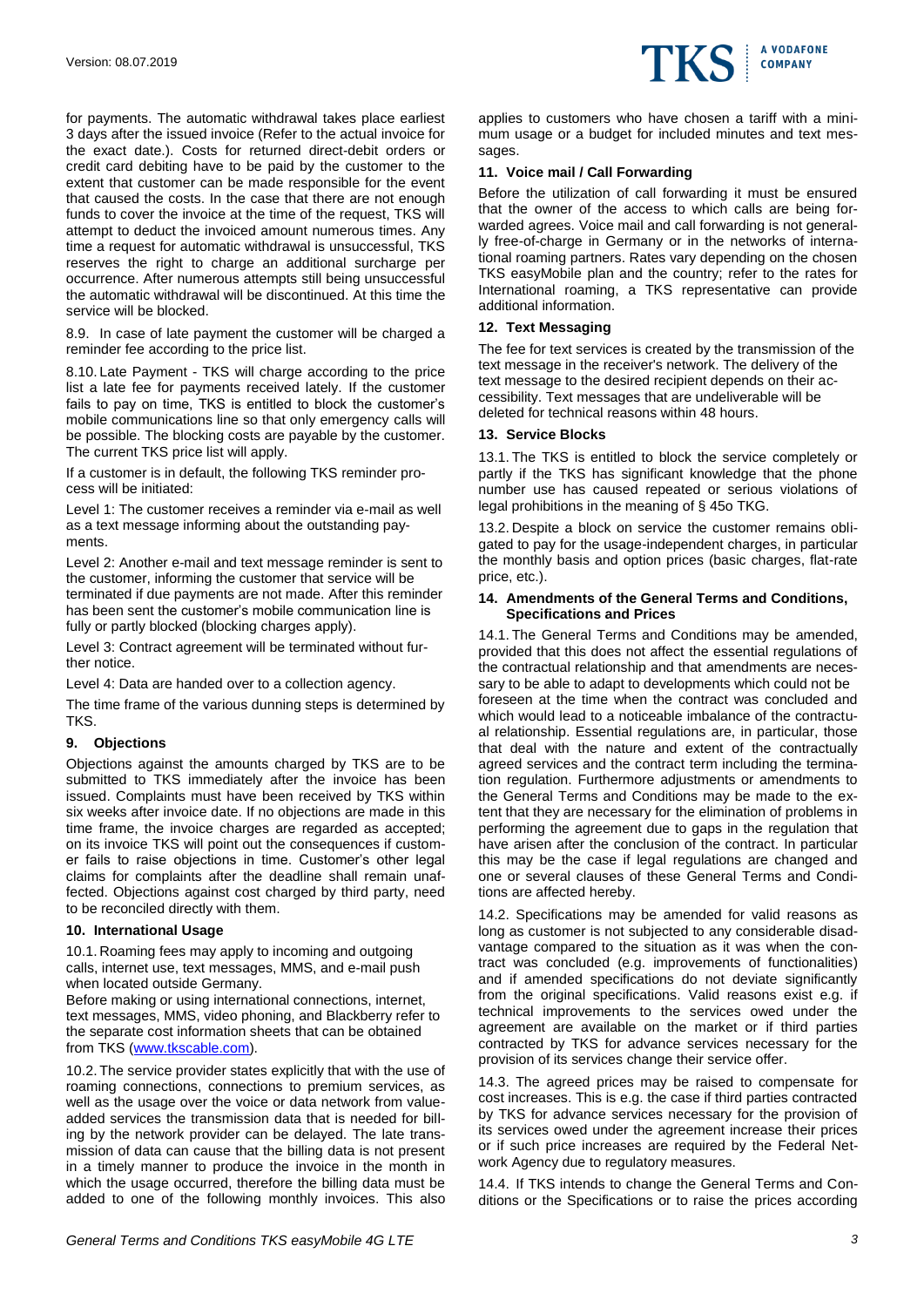to paragraphs 16.1 – 16.3, customer must be informed about these changes in writing before they go into effect. At the effective date of the changes customer shall have the exceptional right to terminate the contract. If customer does not terminate the contract in writing within six weeks after having been informed about the intended changes, the changes shall become part of the contract at the same time when they go into effect. The customer shall be explicitly informed of this consequence in the change notification.

#### **15. Transfer of rights & obligations under this contract**

15.1. A transfer resulting from this contractual relationship through the rights and obligations from the TKS to the following company is permissible without the consent of the customer (address of the company, unless indicated otherwise: Altes Forsthaus 2, 67661 Kaiserslautern): Vodafone GmbH, Ferdinand-Braun-Platz 1, 40549 Dusseldorf

15.2. A transfer resulting from this contractual relationship through the rights and obligations from the TKS is furthermore not permitted on an unspecified third party without the customer's consent. In this case, the TKS will notify the customer of the planned transfer by e-mail or another writing form at least four weeks in advance. The customer has the right of an extraordinary termination within a period of four weeks from receipt of the notification of contract. The TKS will inform the customer about the right of an extraordinary termination in the statement as well as the beginning of the time frame.

15.3. If this agreement accordance to paragraph 14.1 or 14.2 is transferred to another company, the consent for data usage also applies to the new company in which this contract was transferred to.

#### **16. Contract Term/Termination**

16.1. The TKS informs the customer that the disconnection of the SIM card is usually done within the course of the confirmed cancellation date. The customer is obligated to pay all charges up to the deactivation of the SIM card.

16.2. The TKS easyMobile communication service agreements have a 0 month minimum term of agreement and starts with the activation of the SIM card. The Termination request must be submitted in writing from the contract holder one month prior to the termination with the termination becoming effective at the end of the following month. If no written cancellation is submitted the contract will continue on a monthly basis with the same cancellation conditions.

When the TKS easyMobile contract is terminated the TKS easyMobile hardware installment plan of that mobile contract will automatically be terminated and the complete installment plan is due on the day of cancellation. TKS is allowed to deduct the outstanding installments via credit card or bank debiting. All hardware purchased with a hardware installment contract remains the property of TKS until all installments are paid. TKS reserves the right to reclaim the hardware as long as there are outstanding installment payments to be made.

TKS may terminate the contract on any day with the termination becoming effective at the end of the month.

TKS will not grant a reconnection in the event that TKS terminates the contract because the customer is in arrears with payments. A new contract can only be established under the prerequisite that the customer has paid all outstanding amounts. TKS is furthermore entitled to request payment of a security down payment. The amount of this down payment depends on the amount with which the customer was in arrears with payments and which led to the termination of the contract. The new contract will be issued with a new phone number and SIM card. An activation fee applies for the new contract.

16.3. Additional services (options) - The termination request for additional services must be submitted in writing from the contract holder one month prior to the cancellation date with the termination becoming effective at the end of the following month. If no written cancellation is submitted the additional service will continue on a monthly basis with the same cancellation conditions.

16.3.1. Data Update options can only be terminated with the termination of the complete contract or with any up- or downgrade to a new tariff that already includes this feature.

16.3.2.The SpeedUp option starts on the requested date and ends with the termination of mobile contract. The SpeedUp option can not be canceled without cancelling the entire mobile contract.

16.3.3.The GigaPass option starts on the requested date and ends with the termination of the mobile contract. The GigaPass options can not be canceled without cancelling the entire mobile contract.

16.4. Termination of standard service with additional service (options) - with the termination of standard services the additional services will also end.

16.5. TKS reserves the right to charge customers a processing fee at contract termination.

16.6. Regardless if the termination of contract is requested or executed from the customer or TKS, TKS is allowed to deduct all outstanding invoice amounts, installments, fee for all non-return lent hardware, and processing fees via credit card or bank debiting.

## **17. Extraordinary Termination/Compensation**

17.1. The parties are entitled for cancellation without notice of the contract for an important reason according to legal regulations.

An important reason exists in particular if

a) the customer violates the under Item VIII: 9, 10 and 11 set out obligations

b) there exists no valid e-mail address of the customer

17.2. If the TKS cancels the contract without notice for a good cause, which is the responsibility of the customer, the TKS reserves the right for compensation according to the relevant legal provisions.

#### **18. Final invoice**

Detailed final invoice

A detailed final invoice will be issued after the cancellation date and the normal billing cycle has been completed.

#### **19. Privacy Information**

Help us to protect your personal data. Use your data protection rights. You do not want us to use your data for promotional purposes? Then we will change this in accordance with your wishes. You want to know which data we hold on file about you. Or your contact details need amending? Simply get in touch with us. Learn more about privacy at TKS on www.tkscable.com/privacy.

#### **20. Other conditions**

20.1. The contract parties' contractual relations are governed by German law.

20.2. TKS is entitled to commission third parties to carry out services as sub-contractors. TKS is liable for the provision of services provided by sub-contractors as if they were its own.

20.3. In case of discontinuation of cell phone marketing, TKS is entitled to transfer the respective customer contracts to third parties, provided TKS does not continue the mobile